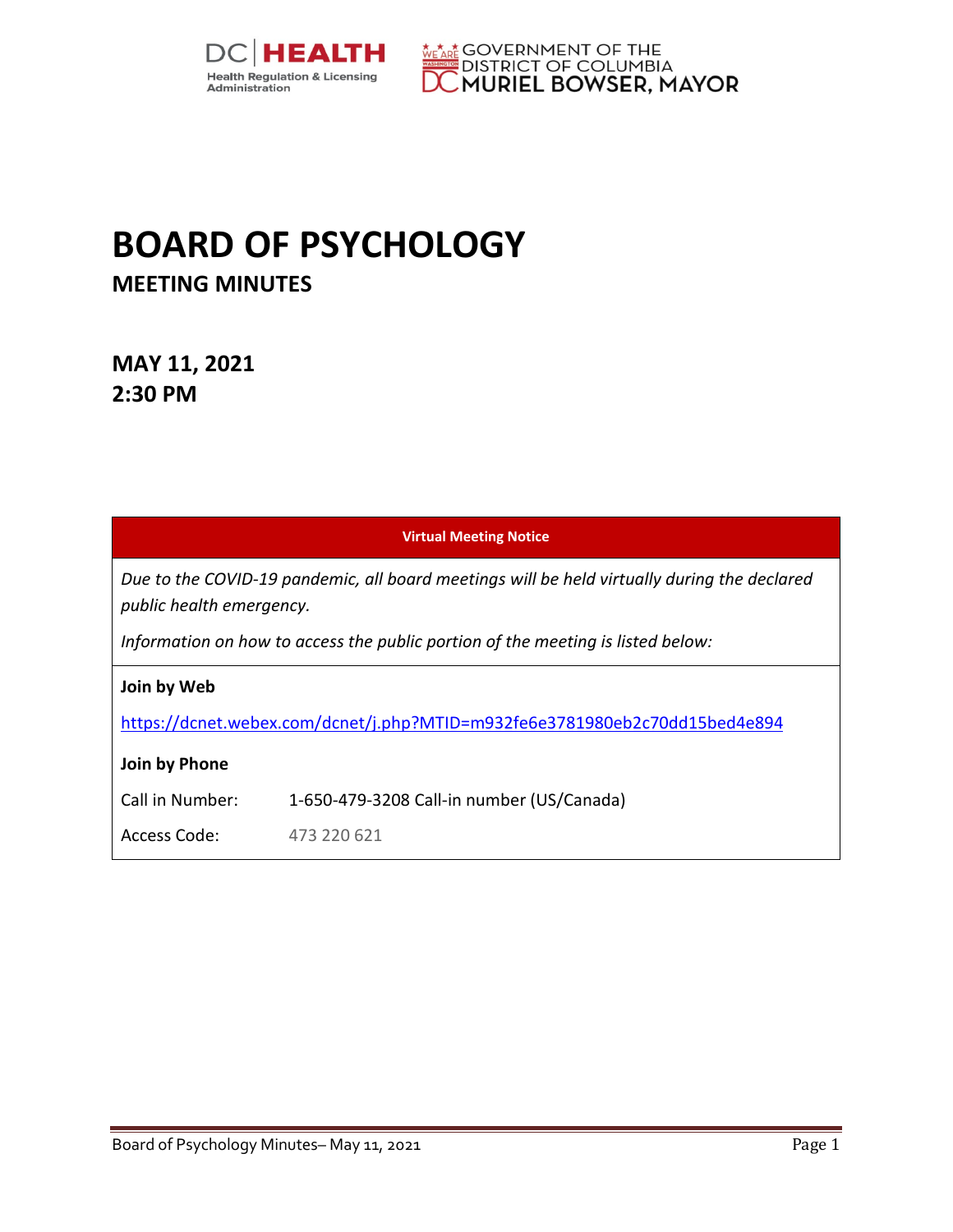



### **OPEN SESSION MINUTES MAY 11, 2021**

#### **Call to Order: 2:45PM**

|            | <b>Roll Call:</b>                                                                                      |  |
|------------|--------------------------------------------------------------------------------------------------------|--|
|            | <b>Board Members:</b>                                                                                  |  |
|            | Anthony Jimenez, PhD - Chairperson                                                                     |  |
|            | Eric Jones, PhD- Board Member                                                                          |  |
|            | Joette James, PhD- Board Member                                                                        |  |
|            |                                                                                                        |  |
|            | Absent:                                                                                                |  |
|            | Teresa Grant, PhD- Board Member                                                                        |  |
|            | L. Hamilton Ferguson, MSA- Board Member                                                                |  |
|            | <b>HRLA Staff</b>                                                                                      |  |
|            | Shauna White, Executive Director substituting for Aisha Nixon,                                         |  |
|            | <b>Executive Director</b>                                                                              |  |
|            | Fatima Abby, Health Licensing Specialist                                                               |  |
|            | Tamika Wells, Health Licensing Specialist                                                              |  |
|            | Christopher Boone, Board Attorney                                                                      |  |
|            | Deb Moss, Board Investigator                                                                           |  |
| OS-0511-01 | <b>Approval of the Agenda</b>                                                                          |  |
|            |                                                                                                        |  |
|            | <b>Board Action:</b>                                                                                   |  |
|            |                                                                                                        |  |
|            | Acceptance of the May 11, 2021 Open Session Agenda.                                                    |  |
|            | Motion:                                                                                                |  |
|            | Motion made by Dr. Eric Jones to accept the January 12, 2021 Open                                      |  |
|            | Session Agenda with the amendment of moving Executive Session                                          |  |
|            | item ES-0511-10 (Delegation of Authority) under Open Session.                                          |  |
|            | Seconded by Dr. Joette James.                                                                          |  |
|            |                                                                                                        |  |
|            | Vote:                                                                                                  |  |
|            | Dr. Anthony Jimenez, Dr. Joette James, and Dr. Eric Jones voted in                                     |  |
|            | favor of the motion. The motion passed unanimously.                                                    |  |
| OS-0511-02 | <b>BOARD/DEPARTMENT'S REPORT</b>                                                                       |  |
|            | <b>EXECUTIVE DIRECTOR'S REPORT</b>                                                                     |  |
|            |                                                                                                        |  |
|            | 1. DC Health Operational Status                                                                        |  |
|            | Dr. Shauna White, Executive Director, indicated                                                        |  |
|            | that staff will continue to work remotely, and DC<br>Health employees may return to the office in July |  |
|            | 2021.                                                                                                  |  |
|            | 2. Mayor's Administrative Order                                                                        |  |
|            | Administrative Order was issued on March 30,                                                           |  |
|            |                                                                                                        |  |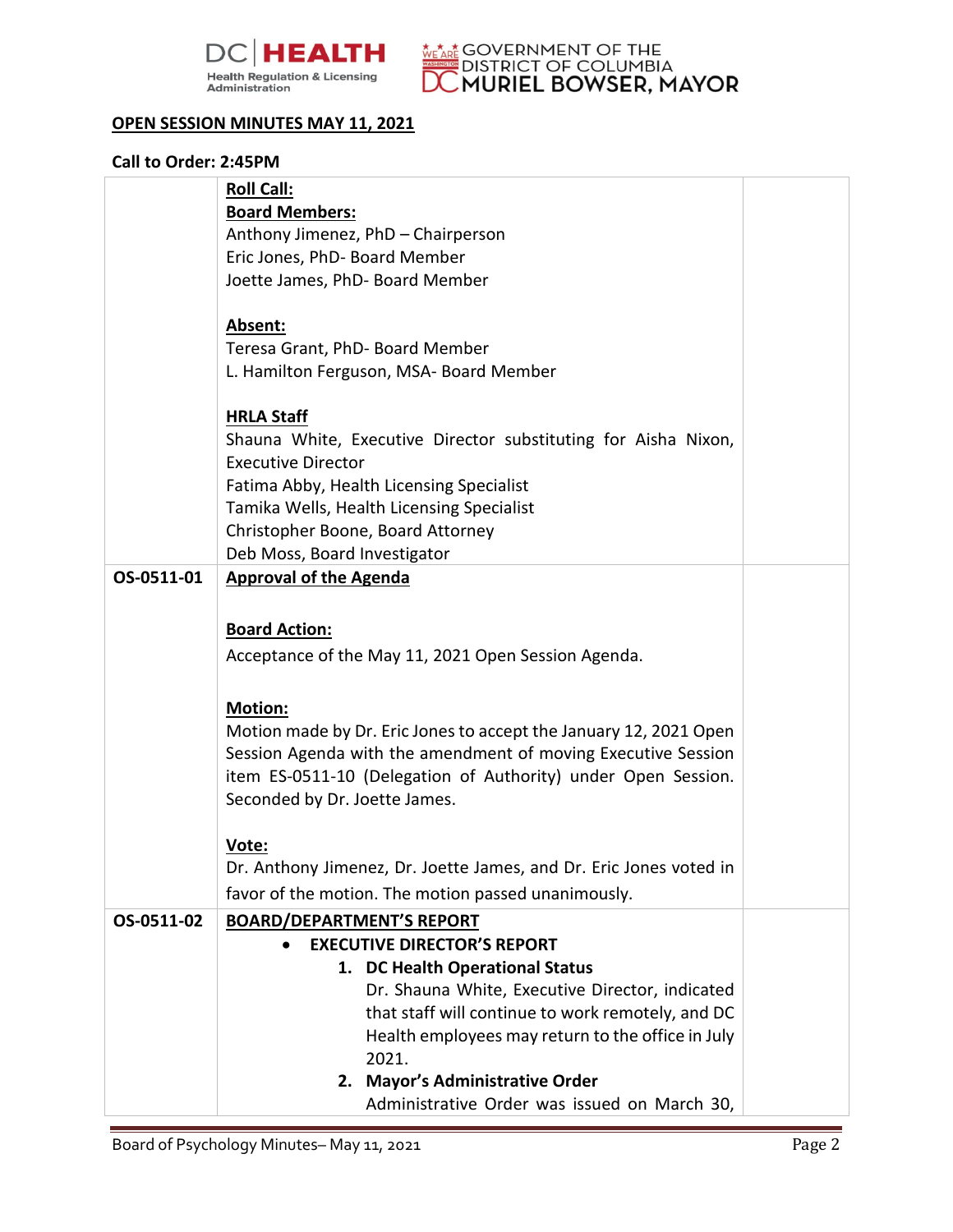

#### **GOVERNMENT OF THE DISTRICT OF COLUMBIA** MURIEL BOWSER, MAYOR

2021 and will expire on May 20, 2021. The Mayor can extend it to up to a 60-day grace period.

## **3. New Online Application Portal**

The new online application though Salesforce will be going live soon. Staff has been working on this for a while now and it should start next week.

## **4. Licensure Census**

There are 1670 licensed psychologists and psychology associates (1475 psychologists and 195 psychology associates).

## • **BOARD ATTORNEY'S REPORT**

- o AAG Christopher Boone provided an updated on Removing Barriers to Occupational Licensing for Returning Citizens Amendment Act of 2020. It prohibits the licensing boards from denying the licensing applications due to criminal conviction unless it is directly related to their profession. The Board will have to see how this will affect the legal process of the applications.
- o Rulemaking for Reinstatement and Reactivation Continuing Education Requirements for Psychology Associate and so far there was no public comments and set to be closed for public comment this week.

# • **CHAIRPERSON'S REPORT**

Dr. Anthony Jimenez and Ms. Aisha Nixon attended the ASPPB Midyear Meeting which was held virtually between April 9, 2021 to April 10, 2021. Dr. Jimenez was impressed with Ms. Nixon's presentation at meeting and praised her for her outstanding presentation.

- o Concerns that were raised at the ASPPB among other Boards:
	- I. Social Media Persona of Licensed Psychologist by distinguishing between personal and professional profiles.
	- II. Licensure Portability between States
	- III. Master Program in Psychology for psychology associate.
- Discussion on allowing applicants to take EPPP before or after internship. Most states required that individual completes all the requirement before taking the EPPP exam. This can be discussed at the subcommittee.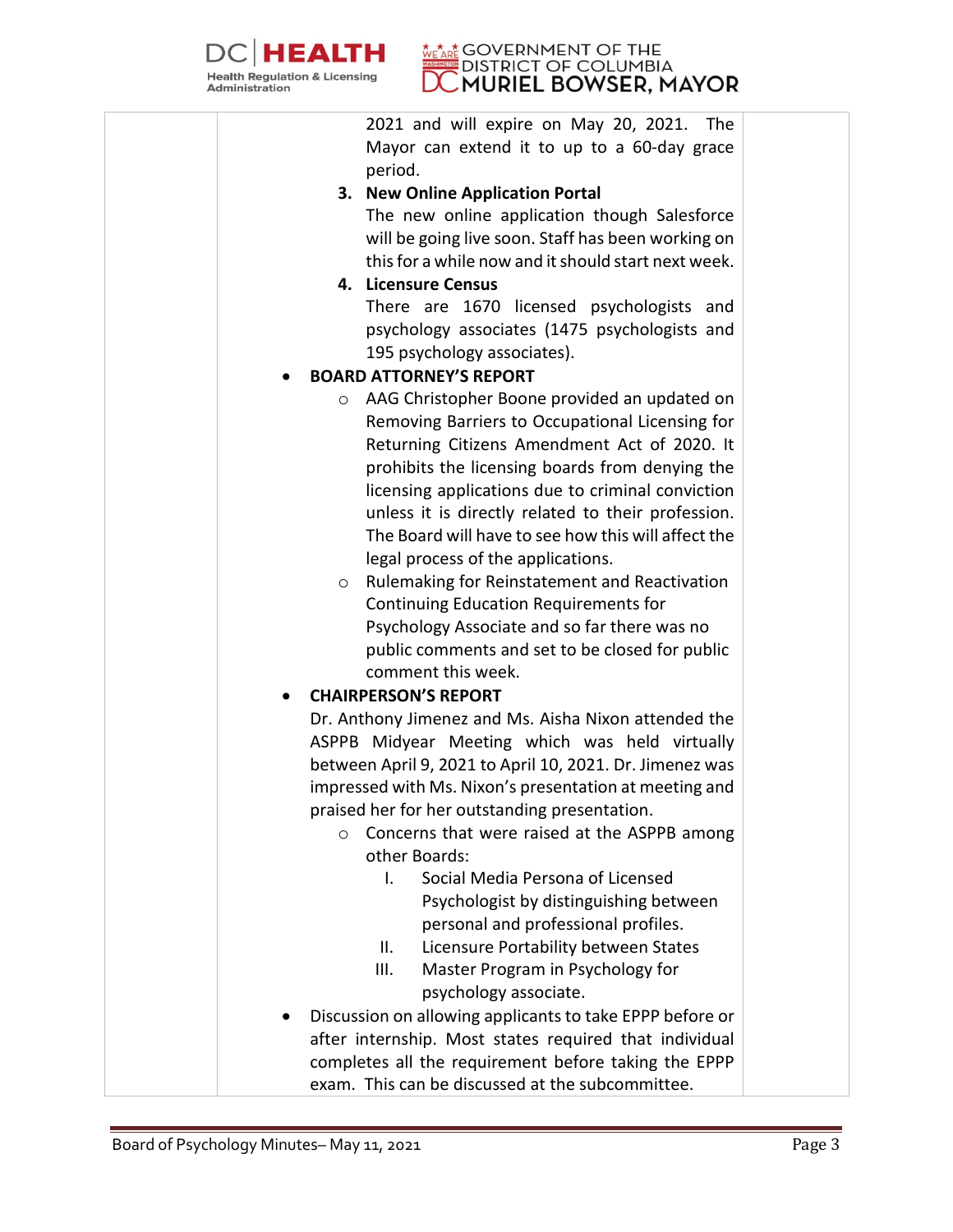



| OS-0511-03 | <b>Open Session Minutes</b>                                                                                                    |  |
|------------|--------------------------------------------------------------------------------------------------------------------------------|--|
|            | <b>Board Action:</b>                                                                                                           |  |
|            | Consideration of the Open Session minutes from March 9, 2021                                                                   |  |
|            | meeting.                                                                                                                       |  |
|            |                                                                                                                                |  |
|            | Motion:                                                                                                                        |  |
|            | Motion made by Dr. Joette James to accept the March 9, 2021 Open                                                               |  |
|            | Session Minutes. Seconded by Dr. Eric Jones.                                                                                   |  |
|            | Vote:                                                                                                                          |  |
|            | Dr. Anthony Jimenez, Dr. Joette James, and Dr. Eric Jones voted in                                                             |  |
|            | favor of the motion. The motion passed unanimously.                                                                            |  |
| OS-0511-04 | <b>Health Occupation Revision Act (HORA) Revision</b>                                                                          |  |
|            |                                                                                                                                |  |
|            | <b>Board Action:</b>                                                                                                           |  |
|            | The Board is to review and revise the HORA related to the                                                                      |  |
|            | professional's scope of practices for psychology and<br>psychology associates.                                                 |  |
|            |                                                                                                                                |  |
|            | <b>Background:</b>                                                                                                             |  |
|            | During the March 2021 meeting, the Board voted to adopt the                                                                    |  |
|            | ASPPB Model Act related to the scope of practices and requested                                                                |  |
|            | the Board attorney incorporate teaching and research on the                                                                    |  |
|            | draft.                                                                                                                         |  |
|            | In January 2021, the Board Chair recommended to review and use                                                                 |  |
|            | the ASPPB scope of practice.                                                                                                   |  |
|            |                                                                                                                                |  |
|            | 16) (A) (i) "Practice of psychology" means the development and                                                                 |  |
|            | application, with or without compensation, of scientific concepts,                                                             |  |
|            | theories, methods, techniques, procedures, and principles of<br>psychology to aid in the understanding, measuring, explaining, |  |
|            | predicting, preventing, fostering, and treating of abilities,                                                                  |  |
|            | disabilities, attributes, or behaviors that are: (I) Principally                                                               |  |
|            | cognitive, such as aptitudes, perceptions, attitudes, or intelligence;                                                         |  |
|            | (II) Affective, such as happiness, anger, or depression; or As of                                                              |  |
|            | 6/2015 28 (III) Behavioral, such as physical abuse. (ii) The term                                                              |  |
|            | "practice of psychology" includes: (I) Coaching, consulting,                                                                   |  |
|            | counseling, and various types of therapy, such as behavior<br>therapy, group therapy, hypnotherapy, psychotherapy, and         |  |
|            | marriage, couples, and family therapy; (II) Intellectual, personality,                                                         |  |
|            | behavioral, educational, neuropsychological, and psycho-                                                                       |  |
|            | physiological testing; and (III) Professional activities, such as                                                              |  |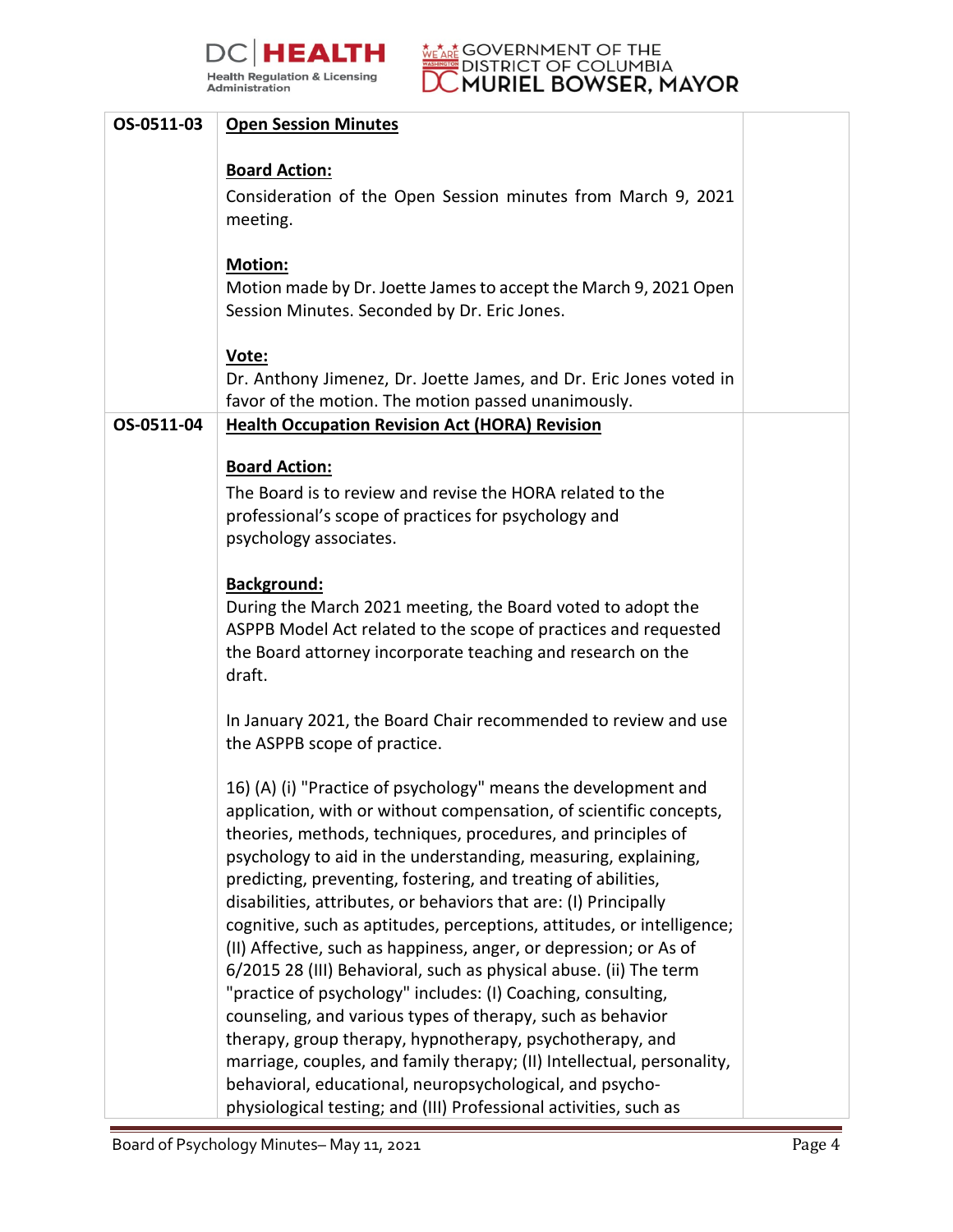

#### **GOVERNMENT OF THE DISTRICT OF COLUMBIA** MURIEL BOWSER, MAYOR

research, teaching, training, interviewing, assessment, evaluation, pharmacology, and biofeedback. (B) Nothing in this paragraph shall be construed as preventing or restricting the practice, services, or activities of: (i) An individual bearing the title of psychologist in the employ of an academic institution, research organization, or laboratory, if the psychology-based activities or services offered are within the scope of employment, are consistent with his or her professional training and experience, and provided within the confines of employment; [or] (ii) A school psychologist employed by and working in accordance with the regulations of the District of Columbia Board of Education.

§ 3-1209.06. Psychology associate. (a) A person who is engaged as a psychology associate in the District shall register with the Mayor, renew the registration as required by rule, and pay the required registration fee established by the Mayor. (b) A person registered to practice as a psychology associate may provide psychological services and activities while under the direct supervision of a psychiatrist, or a licensed psychologist with a doctoral degree in psychology. As of 6/2015 122 (c) A psychology associate shall have graduated from an accredited college or university with at least a Master's degree based on a program of studies primarily focusing on psychology, or a program judged by the Board to be substantially equivalent in subject matter and extent of training to a master's or doctoral degree in psychology. (d) The Mayor, pursuant to § 2-501 et seq., shall issue rules further setting forth the education and experience needed to qualify as a psychology associate.

(q) Unless authorized to practice psychology under this chapter, a person shall not use the words or terms "psychology," "psychologist", "psychology associate", or similar title or description of services with the intent to represent that the person practices psychology.

Dr. Jimenez suggested that the degree requirement for psychology associate should graduate from accredited college or university with at least master's degree in psychology. Dr. Jimenez also suggested to remove the word "other" under item C (i) of the practice of psychology associate.

**Motion:**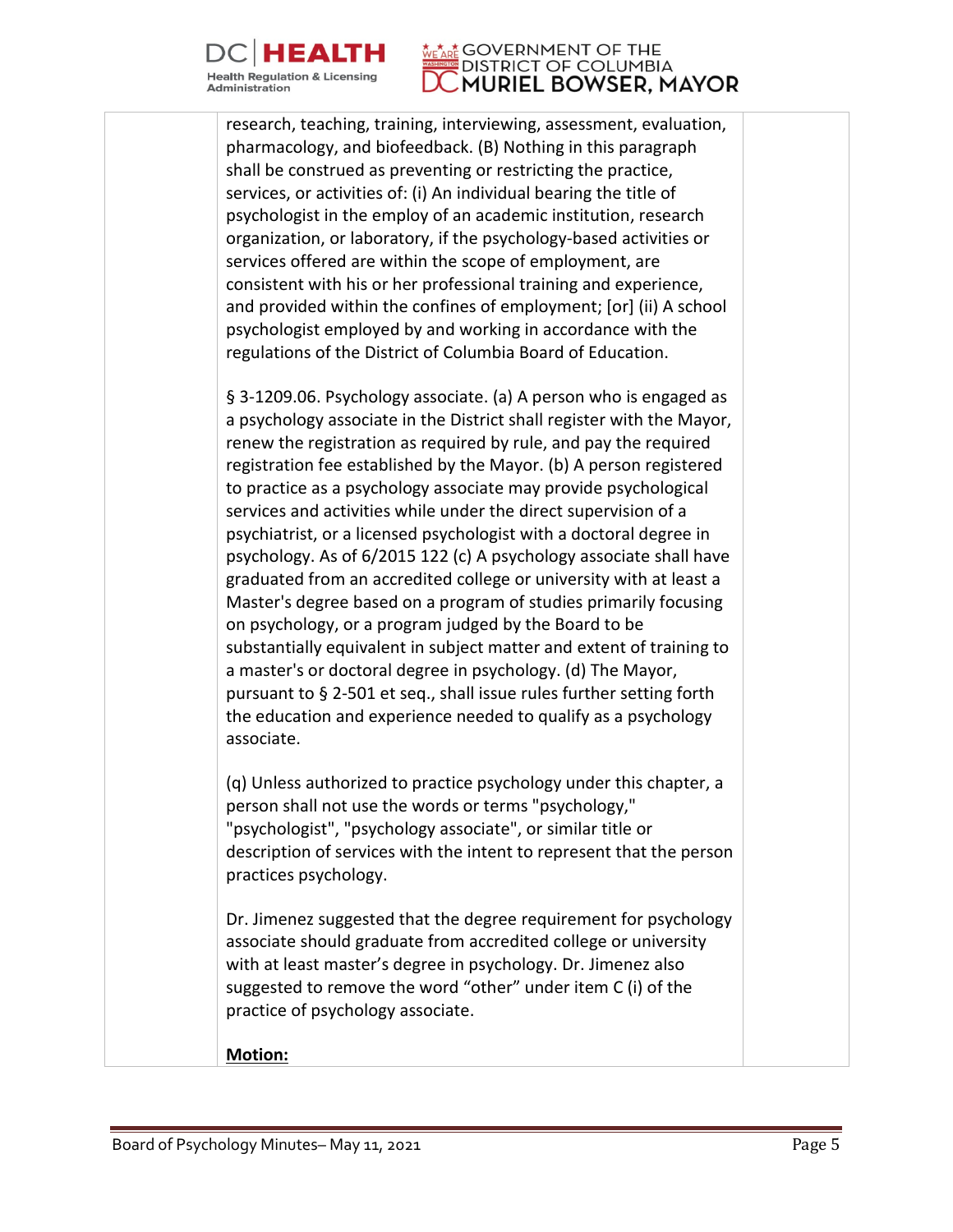



|                                      | Motion made by Dr. Anthony Jimenez to accept the revision of the<br>scope of practices of psychology and psychology associate with the |  |
|--------------------------------------|----------------------------------------------------------------------------------------------------------------------------------------|--|
|                                      | modifications stated. Seconded by Dr. Eric Jones.                                                                                      |  |
|                                      | Vote:<br>Dr. Anthony Jimenez, Dr. Joette James, and Dr. Eric Jones voted in<br>favor of the motion. The motion passed unanimously.     |  |
| Addendum<br>(This item               | <b>Revised Proposed Delegated Authorities</b>                                                                                          |  |
| was originally                       | <b>Board Action:</b>                                                                                                                   |  |
| numbered as<br>ES-0511-10<br>and was | The Board is to review the clarification in the approved delegated<br>authorities and determine whether to accept.                     |  |
| moved from                           | <b>Background:</b>                                                                                                                     |  |
| Executive<br>Session to<br>Open      | During March 2021 meeting, the Board voted to adopt the<br>delegated authorities. A small amendment has been proposed that             |  |
| Session)                             | clarify that ED may request the issuance of a subpoena and Board<br>Attorney may sign it.                                              |  |
|                                      | Motion:                                                                                                                                |  |
|                                      | Motion made by Dr. Eric Jones to accept the addition of                                                                                |  |
|                                      | authorizing the attorney to sign subpoenas for records requested<br>by the Board. Seconded by Dr. Joette James.                        |  |
|                                      |                                                                                                                                        |  |
|                                      | Vote:<br>Dr. Anthony Jimenez, Dr. Joette James, and Dr. Eric Jones voted in                                                            |  |
|                                      | favor of the motion. The motion passed unanimously.                                                                                    |  |
| OS-0511-05                           | <b>Consent Agenda:</b>                                                                                                                 |  |
|                                      | <b>Board Action:</b>                                                                                                                   |  |
|                                      | Consideration of the applications approved for purposes of                                                                             |  |
|                                      | review and/or ratification of Board actions taken since the last<br>Board meeting.                                                     |  |
|                                      |                                                                                                                                        |  |
|                                      | <b>Background:</b><br>The Consent Agenda is a record of the decisions and/or actions                                                   |  |
|                                      | taken by the Board or its staff since the last meeting of the Board.                                                                   |  |
|                                      |                                                                                                                                        |  |
|                                      | Motion:                                                                                                                                |  |
|                                      | Motion made by Dr. Anthony Jimenez to accept the Open Session<br>Consent Agenda. Seconded by Dr. Eric Jones.                           |  |
|                                      | Vote:                                                                                                                                  |  |